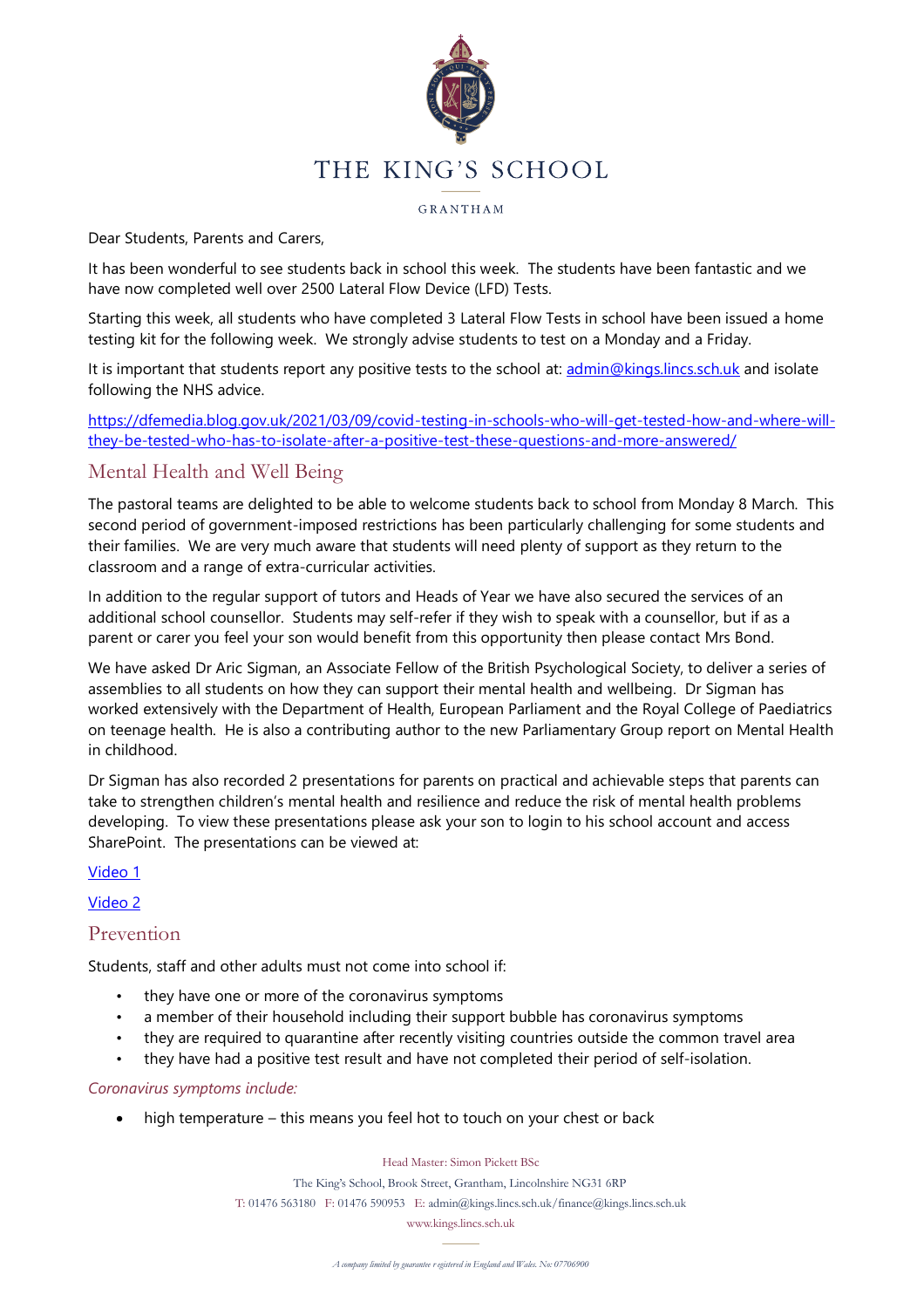

- a new, continuous cough this means coughing a lot for more than an hour, or 3 or more coughing episodes in 24 hours (if you usually have a cough, it may be worse than usual)
- a loss or change to your sense of smell or taste this means you've noticed you cannot smell or taste anything, or things smell or taste different to normal

Anyone who receives a positive test or displays symptoms, along with household members including siblings, must not attend for at least 10 days from the day after:

- the start of their symptoms
- the test date if they did not have symptoms but have a positive test (LFD or PCR test)

Any student who begins to display symptoms whilst in school will be isolated. Parents or carers will be contacted and asked to collect their son and any siblings. Students will not be allowed to travel home on public transport.

# A level and GCSE Centre Assessed Grades (CAG)

I have presented to the Year 11 and Year 13 students on two occasions this week. Initially I introduced the schools plans for the Centre assessments and this was followed later in the week by answering their questions that had arisen as a result of the presentation. I hope that this has provided some clarity.

We are still awaiting the additional information form the Examination Boards. They are going to provide assessment material including new questions which have not previously been used. While we are waiting for these Heads of Subject have been preparing information for students on the Knowledge, Skills, and Understanding that they will be assessing. We hope to have this information to students during the week of the 22 March.

Last week I released a short presentation explaining the actions we will be taking at King's: [https://www.kings.lincs.sch.uk/cagyear11and13.](https://www.kings.lincs.sch.uk/cagyear11and13)

Please note that the exam results days have changed and are now:

- A level results 10 August 2021
- GCSE results 12 August 2021

### Year 13 Mock Examinations

The Year 13 Mocks will start the week beginning 15 March 2021. The order of the mock examinations remains the same as the original schedule. The schedule was emailed to all students by the Examinations Officer.

All the very best of luck to the students for next week, I am sure you will do your best.

## Year 11 and 13 Special Considerations

Under normal circumstances if a student suffers an adverse situation during or leading up to the examinations period the school applies for a special consideration. If this is upheld by the examination board then make an adjustment is made to their mark.

As there is no external examination, we would like to know of any students who meet the following criteria . We do believe that we are already aware of the vast majority of these, however, as this is a formal process, I ask that you inform us if you wish the school to apply a similar process. You can inform us of the request by emailing [admin@kings.lincs.sch.uk;](mailto:admin@kings.lincs.sch.uk;) please make the subject 'Special Consideration' by Friday 30 April 2021.

The following is taken from the Joint Council for Qualifications (JCQ) guidance on special consideration [The use of the term examination will be used to represent our assessment period]:

5% This is the maximum allowance and will be reserved for the most exceptional cases, such as: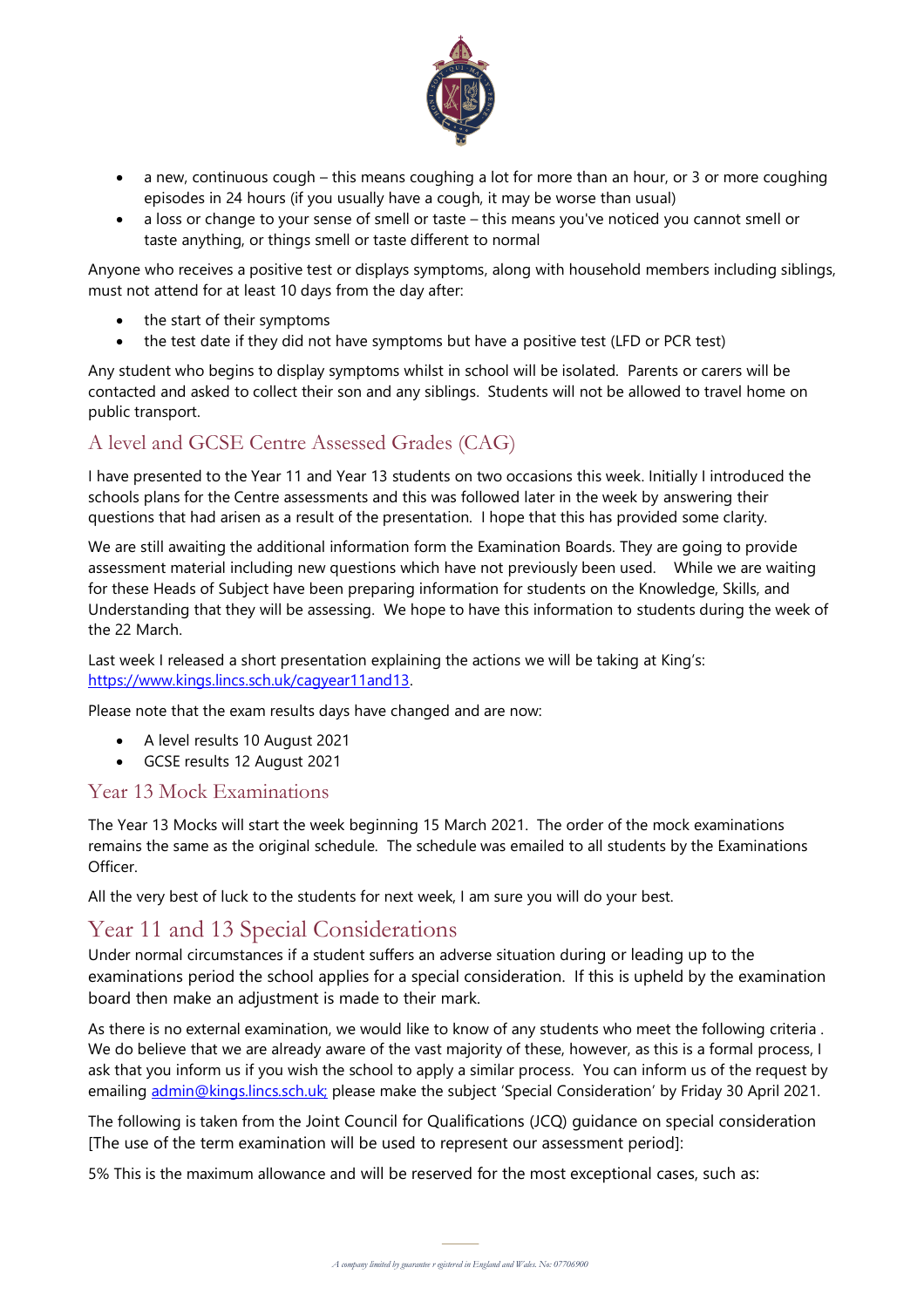

- terminal illness of the candidate;
- terminal illness of a parent/carer;
- death of a member of the immediate family within two months of the examination;
- very serious and disruptive crisis/incident at or near the time of the examination.

4% Very serious problems such as:

- life-threatening illness of candidate or member of immediate family;
- major surgery at or near the time of the examination;
- severe disease;
- very recent death of member of extended family;
- severe or permanent bodily injury occurring at the time of the examination;
- serious crisis/incident at the time of the examination.

N.B. 'Very recent' is defined as within one month of the examination(s) taking place.

3% A more common category (more cases will fall into this category) including:

- recent traumatic experience such as death of a close friend or distant relative;
- recent illness of a more serious nature;
- flare-up of a severe congenital/medical condition or a psychological condition;
- broken limbs;
- organ disease;
- physical assault trauma before an examination;
- recent crisis/incident:
- witnessing a distressing event on the day of the examination involved.
- N.B. 'Recent' is defined as four months prior to the examination(s) taking place.

2% The most common category of allowance - the majority of cases will fall within this category:

- illness at the time of the examination;
- broken limb on the mend:
- concussion;
- effects of pregnancy (not pregnancy per se);
- extreme distress on the day of an examination (not simply exam related stress);

1% Reserved for more minor problems:

- stress or anxiety for which medication has been prescribed;
- minor upset arising from administrative problems.

Where the request for special consideration fails to meet the criteria it will be rejected.

### Online Safety Training

Year 7 students have now received login details to access a series of courses on, online safety, healthy relationships, alcohol awareness, anti-social behaviour and fire safety. The courses have been produced by Lincolnshire County Council through their Safer Communities Service and would normally have been delivered in school earlier this term. If your son has any issues accessing the courses please email [SSP@lincolnshire.gov.uk](mailto:SSP@lincolnshire.gov.uk) who will be able to help.

#### Public Transport

The following is a message from the Lincolnshire County Council Transport Team: